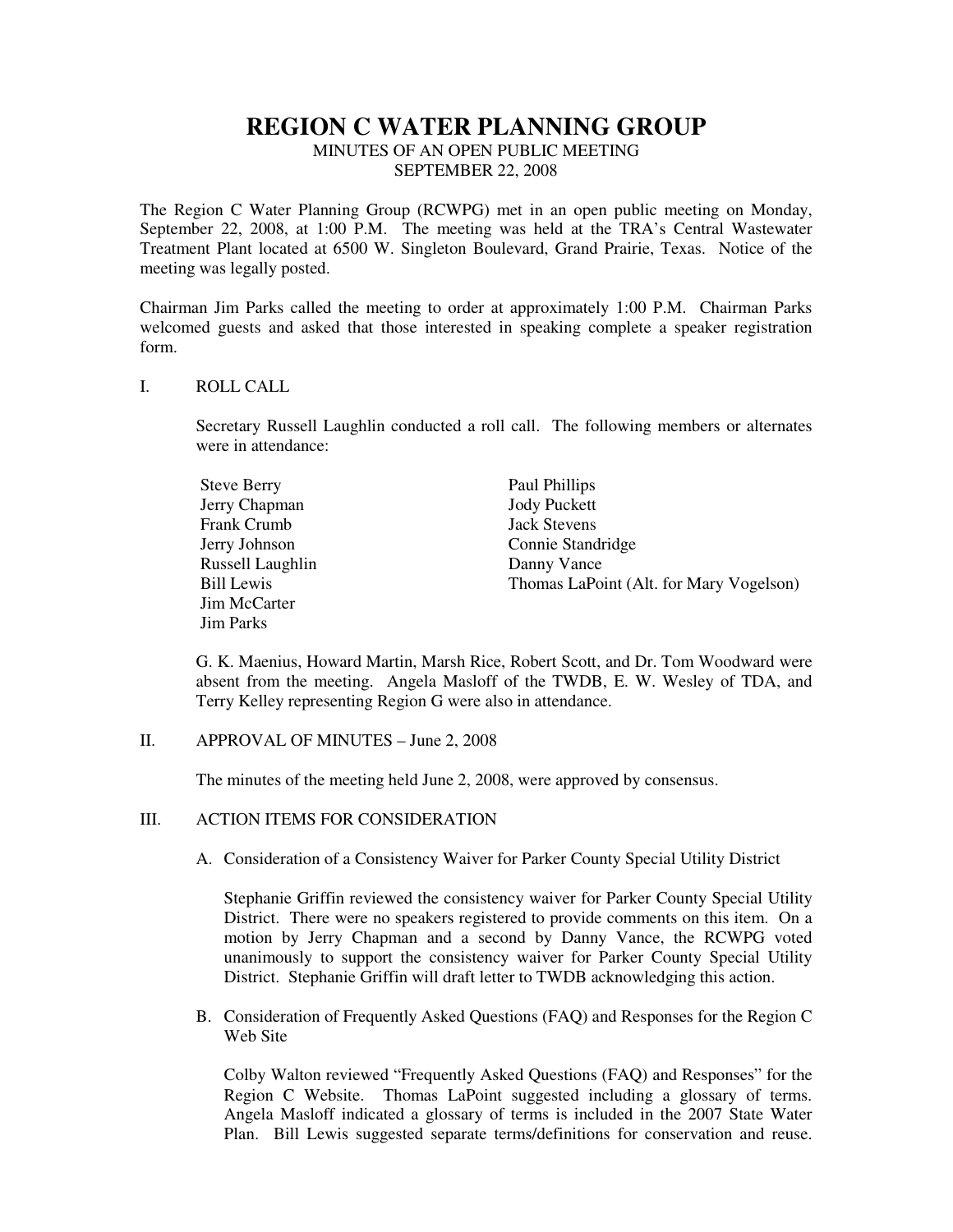Danny Vance suggested adding "reuse" to the Marvin Nichols information on pages 3 and 6. Jim Parks suggested using the SB 1094 definitions for conservation.

There were no speakers registered to provide comments on this item.

On a motion by Danny Vance and a second by Thomas LaPoint, the RCWPG unanimously approved posting the FAQ's and responses on the Region C website.

C. Consideration for the Approval of Memorandum Analyzing Water Loss, Leak Detection, and Water Audits as Conservation Measures

Brian McDonald reviewed the memorandum analyzing water loss, leak detection, and water audits as conservation measures. There were no speakers registered to provide comments on this item. On a motion by Danny Vance and a second by Frank Crumb, the RCWPG unanimously approved this memorandum.

D. Consideration for the Approval of Memorandum Analyzing the Costs Associated with Water Conservation Best Management Practices

Brian McDonald reviewed the memorandum analyzing the costs associated with Water Conservation Best Management Practices. There were no speakers registered to provide comments on this item. On a motion by Jerry Chapman and a second by Danny Vance, the RCWPG unanimously approved this memorandum.

E. Consideration for the Approval of the Memorandum on Conservation Education

Brian McDonald reviewed the memorandum on conservation education. There were no speakers registered to provide comments on this item. On a motion by Danny Vance and a second by Jerry Chapman, the RCWPG unanimously approved this memorandum.

F. Consideration for the Approval of the Report on Water Supply Study of Parker and Wise Counties

Rachel Ickert, FNI, reviewed the report on water supply study of Parker and Wise counties. Thomas LaPoint suggested including a notation in the text report indicating the possibility of variation percentage. Stephanie Griffin agreed to make such notation in the text. There were no speakers registered to provide comments on this item. On a motion by Danny Vance and a second by Jerry Chapman, the RCWPG approved this report and its submittal to the TWDB.

G. Consideration for the Approval of the Memorandum Summarizing the County-Wide Meetings

Stephanie Griffin reviewed the memorandum summarizing the County-Wide meetings. There were no speakers registered to provide comments on this item. On a motion by Russell Laughlin and a second by Danny Vance, the RCWPG voted unanimously to approve this memorandum.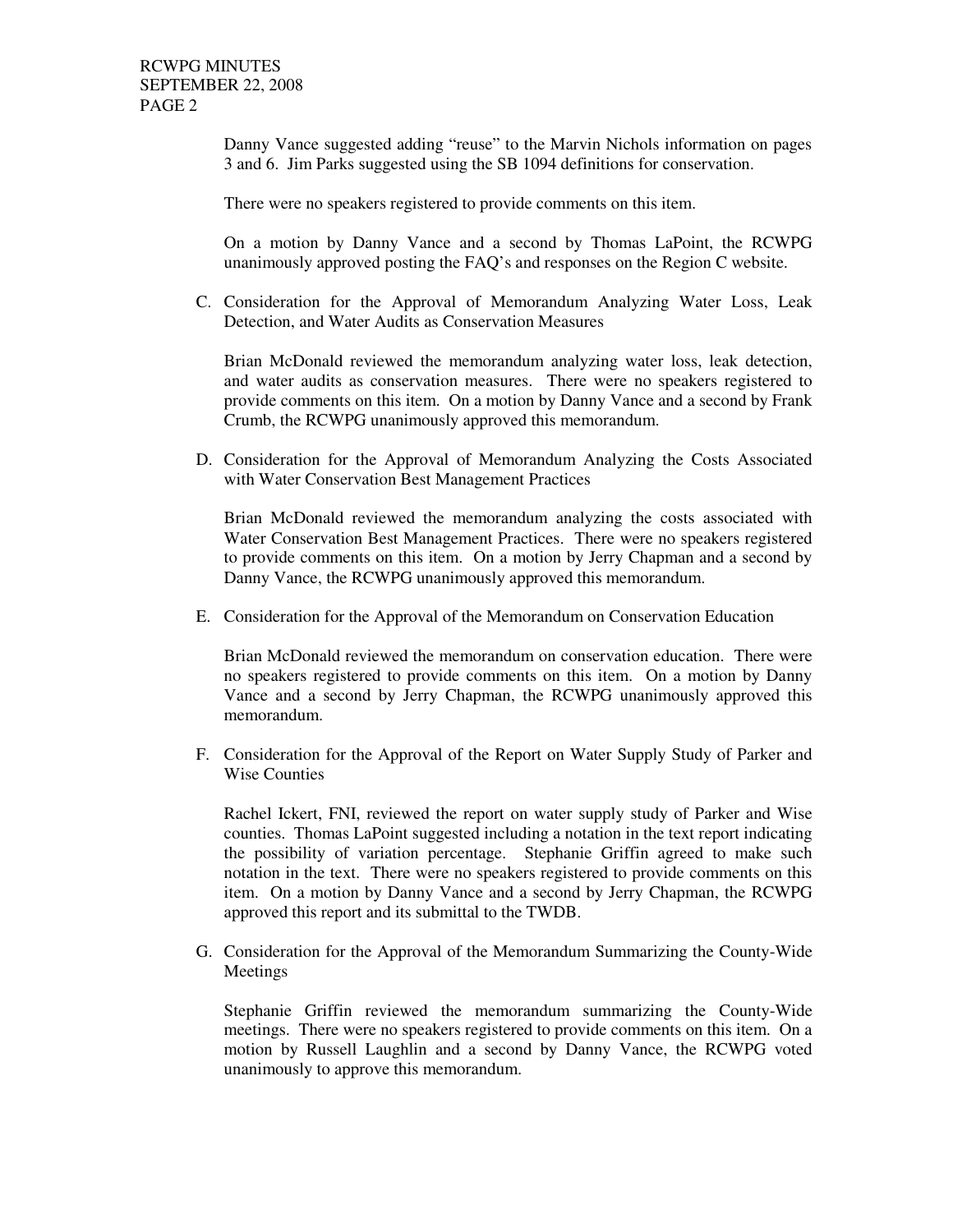H. Consideration for the Approval of the Response to the TWDB's Request for Additional Information

Stephanie Griffin reviewed the draft response to the TWDB's request for additional information and the TWDB's lack of funding the media relations campaign. Angela Masloff explained that the allocated funding is flexible between items 10.A. and 10.B. There were no speakers registered to provide comments on this item.

Danny Vance made the motion to approve submitting the response to TWDB with the understanding Angela Masloff provided on this date that when the RCWPG signs the contract, they can maneuver the numbers around to give flexibility on 10.A. and 10.B. to fund as the RCWPG wants. Jack Stevens seconded the motion, which was unanimously approved by the RCWPG.

I. Consideration of Authorizing the North Texas Municipal Water District (NTMWD) to negotiate and execute a contract with the Texas Water Development Board for 2009-2011 Regional Water Planning Work on Behalf of the Region C Water Planning Group

Jim Parks reviewed the status of the contract between NTMWD and the TWDB. There were no speakers registered to provide comments on this item. On a motion by Danny Vance and a second by Jody Puckett, the RCWPG unanimously authorized the NTMWD to execute the contract with the TWDB for 2009-2011 Regional Water Planning on behalf of the RCWPG.

J. Consideration of Authorizing the North Texas Municipal Water District (NTMWD) to negotiate and execute a contract with Freese and Nichols, Inc. to Perform 2009- 2011 Regional Water Planning Work on Behalf of the Region C Water Planning Group

Jim Parks reviewed the contract between NTMWD and Freese and Nichols, Inc. There were no speakers registered to provide comments on this item. On a motion by Jody Puckett and a second by Danny Vance, the RCWPG unanimously authorized the NTMWD to execute the contract with Freese and Nichols, Inc., for 2009-2001 Regional Water Planning on behalf of the RCWPG.

#### IV. DISCUSSION ITEMS

- A. Updates on Special Studies
	- 1. Upcoming Newsletter

Colby Walton reviewed the upcoming newsletter.

2. Conservation and Reuse

Stephanie Griffin reviewed Study 1 – Conservation and Reuse. Rick Shaffer reviewed information regarding Vision North Texas. Bill Lewis volunteered to be the liaison for RCWPG with Vision North Texas. Russell Laughlin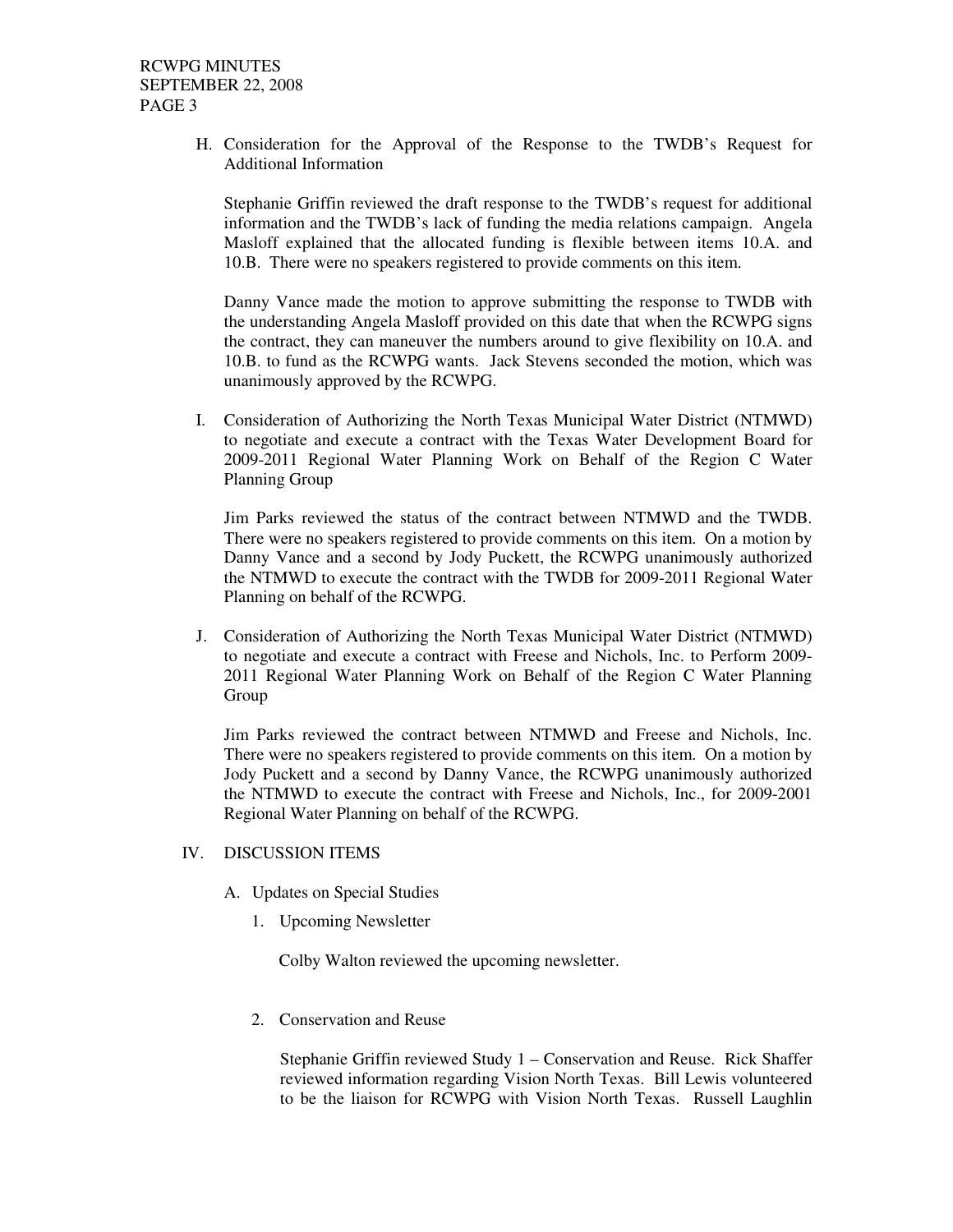RCWPG MINUTES SEPTEMBER 22, 2008 PAGE 4

> agreed to be the alternate liaison. Ellen McDonald reviewed information regarding direct and indirect reuse.

3. Toledo Bend

Stephanie Griffin reviewed Study 2 – Toledo Bend.

4. Athens and Fort Worth Reuse Studies

Brian McDonald reviewed the Athens and Fort Worth reuse studies.

5. Four County Study

Stephanie Griffin reviewed the four-county study.

B. Schedule Update

Stephanie Griffin reviewed the upcoming schedule.

## V. OTHER DISCUSSION

- A. Updates from Chair
	- 1. Study Commission on Region C Water Supply

Chairman Parks gave an update on the Study Commission on Region C Water Supply.

2. Water Conservation Advisory Council

Chairman Parks gave an update on activities of the Water Conservation Advisory Council.

3. RCWPG Contact Information Available on the Region C Web Site

Chairman Parks reviewed the RCWPG contact information available on Region C web site.

B. Report from Regional Liaisons

A report was provided by the following liaisons/individuals:

- Angela Masloff, Region B
- **Mike Rickman, Region D**
- **F** Jerry Johnson and Terry Kelley, Region G
- Danny Vance, Region H
- Connie Standridge, Region I
- C. Report from GMA 8 Liaisons

Connie Standridge gave an update on activities of the GMA 8.